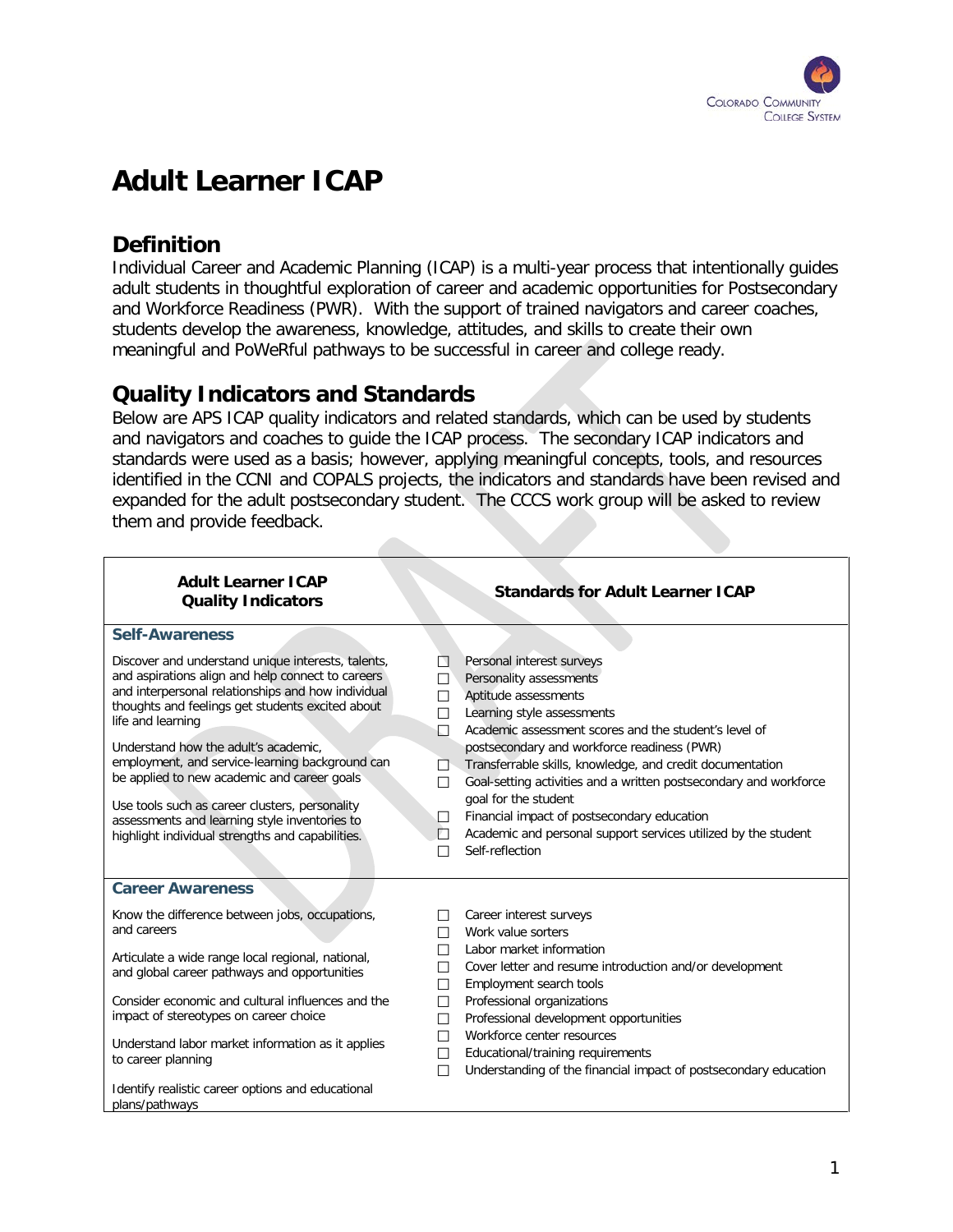

#### **Career Aspirations**

Participate in career exploration activities centered on students' passions, interests, dreams and visions of their future self and perceived options

Connect personality, skills, and careers for fit and alignment

Understand various "on-and-off ramps" within educational pathways toward a career

- $\Box$  Personal career identification and evaluation
- $\Box$  Prioritization of options
- Career development strategizing
- Application of labor market information
- $\Box$  Planning for financial impact of postsecondary education/training

### **Postsecondary and Career Options**

Be aware of and participate in a variety of postsecondary and career opportunities

Identify various "on-and-off ramps" within educational pathways toward a career: prior learning assessment, transferrable credits, skills, badges, certificates, degrees, apprenticeships, and internships

Identify transfer benefits, processes, and resources for smooth transition to higher levels of postsecondary education

- □ A written postsecondary and workforce goal for the student
- Annual benchmarks for reaching goals
- Transfer to higher degree options and transition resources
- Career cluster and pathway models
- Transfer and career fairs
- $\Box$  Industry tours
- **Job shadowing**
- $\Box$  Service learning, volunteering, apprenticeships, internships

#### **Environmental Factors**

Consider how college, family, community, society, culture, employment, and world view might influence the students' postsecondary success and career development

- Environmental factors assessment
- $\Box$  Learning environment and culture
- Education institution environment and culture
- □ Work environment and culture
- Geographic location of education program and employment
- $\Box$  Societal impacts
- Strategies for success
- □ Work/family/school balance
- □ Personal/family support resources
- Education institution support resources
- $\Box$  Community support resources

#### **Academic Planning and Management**

Utilize academic advisor to develop plan and management of ICAP

Apply the skills and knowledge necessary to map out and successfully complete the academic courses/programs required to achieve postsecondary and career goals

Understand transfer options, processes, and resources for seamless transition

Identify and apply resources available for student support and academic success

- $\Box$  A postsecondary and workforce goal for the student
- $\Box$  Benchmarks for reaching that goal
- $\Box$  A Plan of Study intentional sequence of courses reflecting progress toward the student's goals
- Prior Learning Assessment
- $\Box$  Transcript evaluation (for transfers)
- $\Box$  Identification of need for remediation or credit recovery, and any concurrent enrollment courses and credits earned
- Awareness of transfer benefits, options, pathways, and articulation agreements, seamless transition processes, resources, and contacts with receiving institution
- □ Academic support resources